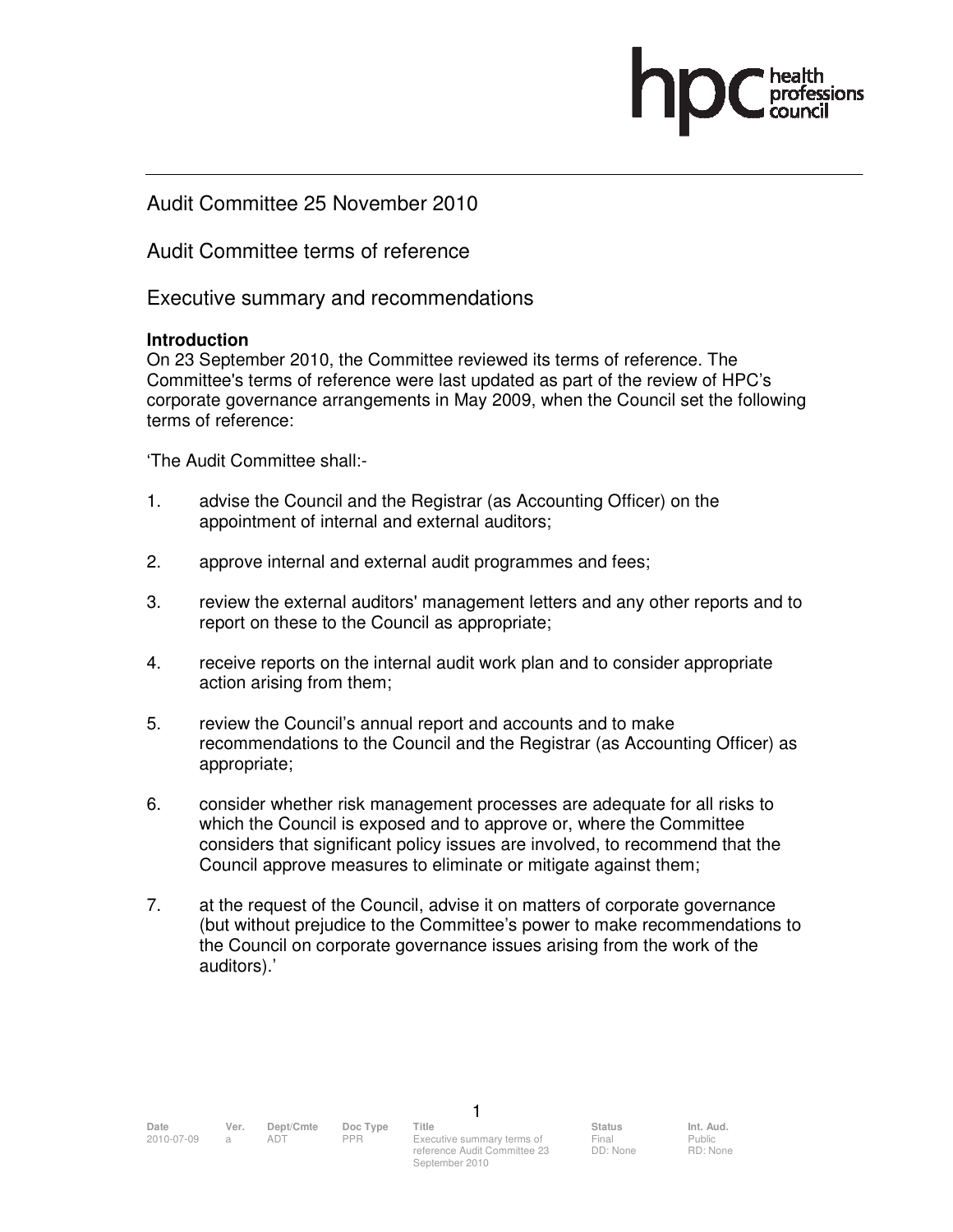At the Committee meeting on 23 September 2010, it was suggested that two additional items should be added to the terms of reference:

- 'reviewing financial systems and accounting policies';
- 'continuing value for money, fraud and whistleblowing'

It was also suggested that point 3 of the terms of reference should be amended to read 'review the external auditors' management letters and any other *relevant* reports and to report on these to Council as appropriate.'

The Committee agreed that the Executive should review these suggestions to ensure that there was no overlap or conflict with the terms of reference for the Finance and Resources Committee and against the HM Treasury model terms of reference for audit committees (the **HMT Model Terms**).

# **Proposed amendments**

• 'review the external auditors' management letters and any other relevant reports and to report on these to Council as appropriate.'

It is recommended that point 3 should be amended to include the word 'relevant'.

• 'reviewing financial systems and accounting policies'

The proposed wording of 'reviewing financial systems' seems to overlap with the Finance and Resources Committee's terms of reference, which among other things require that Committee to 'consider and recommend to the Council policies on financial management, investment and reserves, quality, human resources and information technology'.

The Audit Committee does already consider reviews of financial systems, for example through the external audit. In addition, since 2006 PKF has conducted an annual review of financial systems as part of the internal audit programme and reported its findings to the Committee. The Committee currently has discretion about the matters which should be covered by internal audit and external audit programmes.

The HMT Model Terms do not specifically mention 'reviewing financial systems' although this would be covered through other points in those model terms of reference. The HMT Model Terms do mention 'accounting policies' in relation to the accounts and the annual report.

• 'continuing value for money, fraud and whistleblowing'

The HMT Model Terms do not specifically mention value for money.

The Council has agreed six guiding principles for its work, including: 'Value for money - the HPC will provide a value for money service for registrants and the

2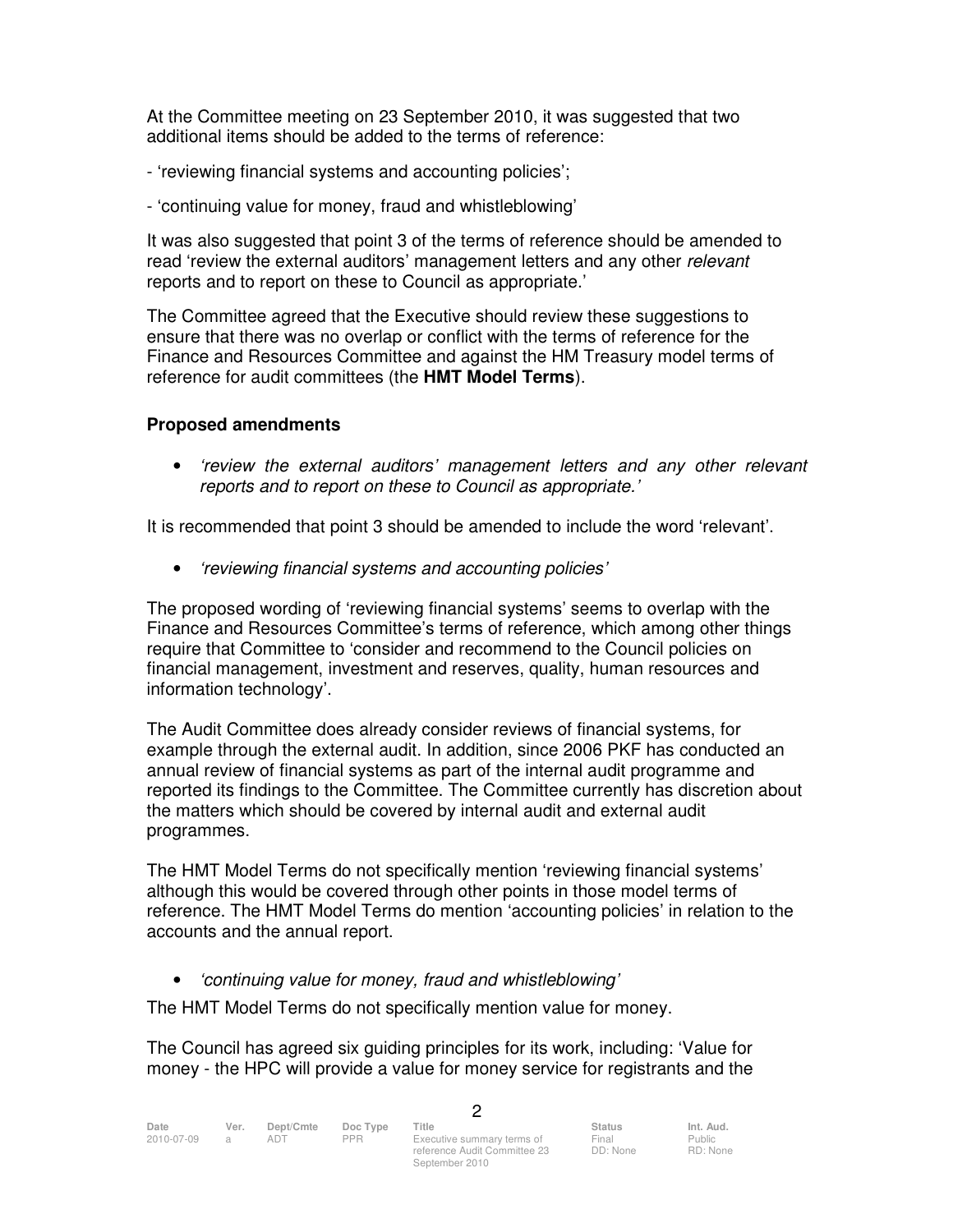public. It will be open and proactive in accounting to all its customer groups regarding its work.'

The HMT Model Terms do state that the Committee should be responsible for 'antifraud policies, whistle-blowing processes, and arrangements for special investigations.'

In the light of these points, it is recommended that a new point should be added to the Audit Committee's terms of reference, to read: 'to consider the Council's (a) accounting policies and (b) anti-fraud policies and the whistle-blowing processes and make recommendations to the Council and the Registrar (as Accounting Officer) as appropriate.'

The whistle-blowing process is included in the employee handbook, which was approved by the Finance and Resources Committee in November 2007.

#### **Decision**

The Committee is asked to agree the following amendments to its terms of reference and recommend these amendments to the Council:

Amend point 3 to read 'review the external auditors' management letters and any other relevant reports and to report on these to Council as appropriate.'

Add a new point (as point 8) to read 'to consider the Council's (a) accounting policies and (b) anti-fraud policies and the whistle-blowing processes and make recommendations to the Council and the Registrar (as Accounting Officer) as appropriate.'

### **Background information**

Council, 20 May 2009, enclosure 16, Code of Corporate Governance. Audit Committee, 23 September 2010, minutes, item 12.

### **Resource implications**

None.

### **Financial implications**

None.

### **Appendices**

- 1. Extract from Audit Committee Handbook, published by HM Treasury, March 2007
- 2. Finance and Resources Committee terms of reference

### **Date of paper**

1 October 2010.

RD: None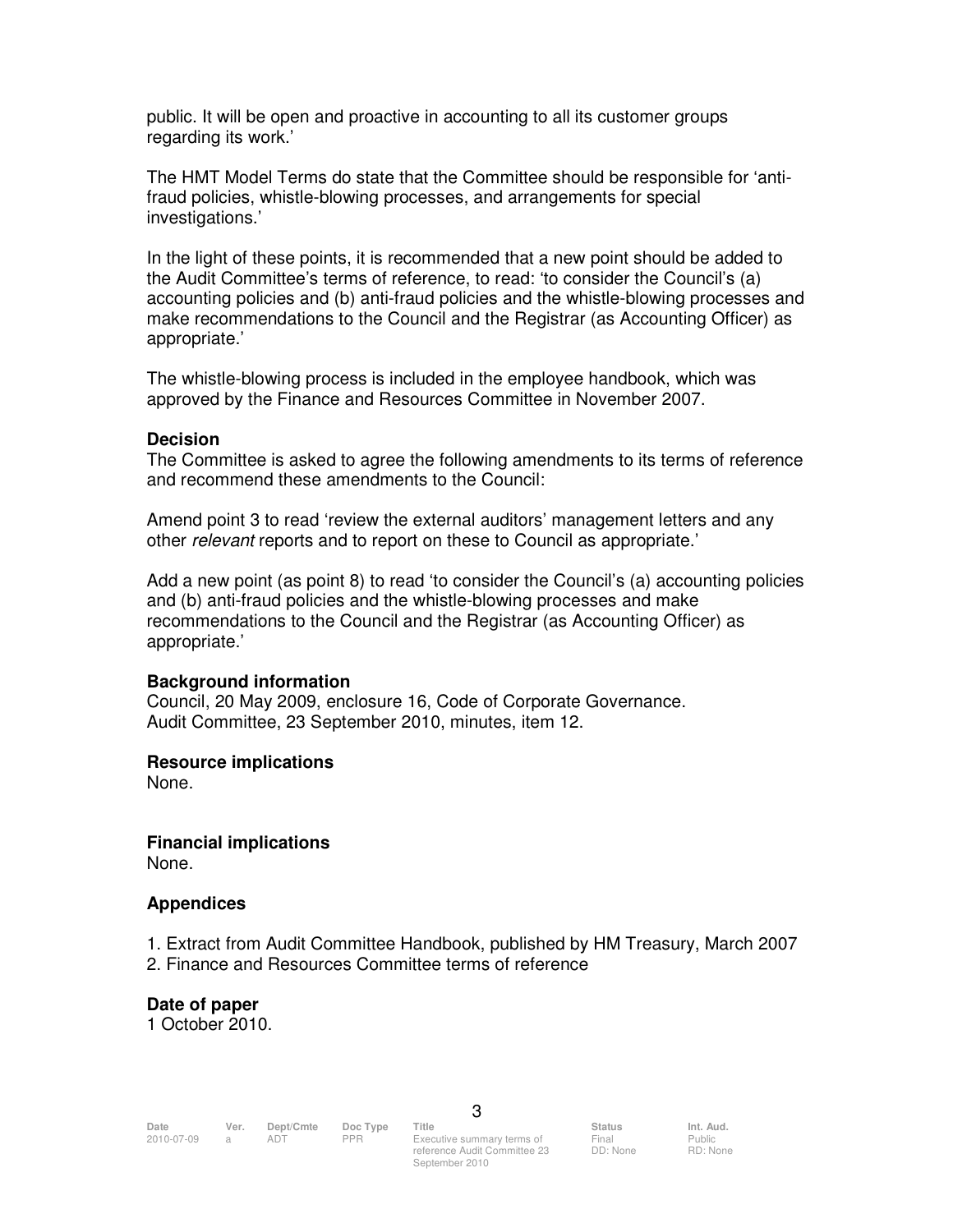## **Appendix 1 – Extract from Audit Committee Handbook, published by HM Treasury, March 2007**

### **Responsibilities**

The Audit Committee will advise the Board and Accounting Officer on:

• the strategic processes for risk, control and governance and the Statement on Internal Control;

• the accounting policies, the accounts, and the annual report of the organisation, including the process for review of the accounts prior to submission for audit, levels of error identified, and management's letter of representation to the external auditors;

• the planned activity and results of both internal and external audit;

• adequacy of management response to issues identified by audit activity, including external audit's management letter;

• assurances relating to the corporate governance requirements for the organisation;

• (where appropriate) proposals for tendering for either Internal or External Audit services or for purchase of non-audit services from contractors who provide audit services;

• anti-fraud policies, whistle-blowing processes, and arrangements for special investigations;

• the Audit Committee will also periodically review its own effectiveness and report the results of that review to the Board.

Public RD: None